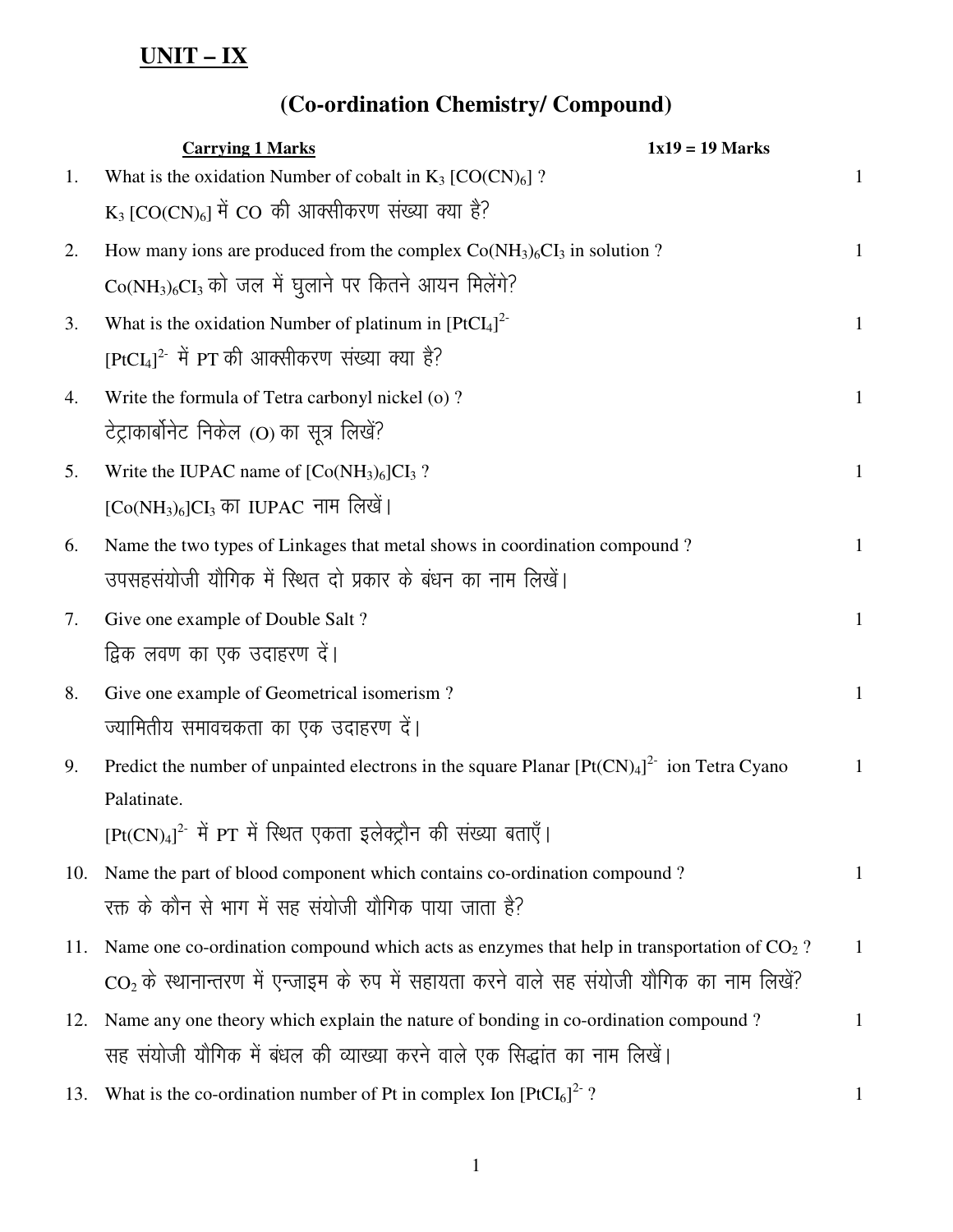|     | $[PLCL_6]^2$ में PT की उप सह संयोजन संख्या क्या है?                                                          |                |
|-----|--------------------------------------------------------------------------------------------------------------|----------------|
|     | 14. Give one example of complex salt?                                                                        | $\mathbf{1}$   |
|     | जटिल लवण का एक उदाहरण दें?                                                                                   |                |
| 15. | Name the co-ordination compound which is used to remove hardness of water?                                   | $\mathbf{1}$   |
|     | जल की कठोरता को दूर करने के लिए कौन सा सह संयोजी यौगिक का उपयोग होता है?                                     |                |
| 16. | Which Valency in co-ordination compound is Ionisable Primary or Secondary?                                   | $\mathbf{1}$   |
|     | उप सह संयोजी यौगिक की कौन सी संयोजकता आयनीकृत होती है, प्राथमिक या द्वितीय।                                  |                |
| 17. | Expand IUPAC or full form of IUPAC                                                                           | $\mathbf{1}$   |
|     | IUPAC का पूरा रुप क्या है?                                                                                   |                |
| 18. | Name any one type of structural Isomerism?                                                                   | $\mathbf{1}$   |
|     | कोई एक संरचना समावयवता का नाम लिखें।                                                                         |                |
|     | 19. Give the reason for color in co-ordination compound?                                                     | $\mathbf{1}$   |
|     | उप सह संयोजी यौगिक में रंग का कारण लिखें।                                                                    |                |
|     | $2x13 = 26$ Marks                                                                                            |                |
| 1.  | Explain the term                                                                                             | 2              |
|     | (a) Central atom/ ion (b) Ligand in complex compound                                                         |                |
|     | समझाएँ                                                                                                       |                |
|     | (i) केन्द्रीय धातु या आयन (ii) जटिल लवण में लिगैंड                                                           |                |
| 2.  | What do you mean by Isomerism, Name the two main types of Isomerism found in co-                             | 2              |
|     | ordination compound?<br>समावयवता से क्या समझते हैं? उप सह संयोजी यौगिक में पाए जानें वाले दो समावयवता का नाम |                |
|     | लिखें?                                                                                                       |                |
| 3.  | List the two main drawback of Werner theory?                                                                 | $\overline{2}$ |
|     | वर्नर के सिद्धांत की दो दोषों को लिखें?                                                                      |                |
| 4.  | Explain Ligands Mention its two types?                                                                       | $\overline{2}$ |
|     | लिगैंड क्या है? इसके दो प्रकार का लिखें।                                                                     |                |
| 5.  | What do you mean by co-ordination Number?                                                                    | $\overline{2}$ |
|     | उप सह सयोंजी संख्या से क्या समझते हैं?                                                                       |                |
| 6.  | Enlist at least two Limitations of Valence bond theory?                                                      | $\overline{2}$ |
|     | वैलेंस बान्ड सिद्धांत के दो दोष को लिखें।                                                                    |                |
| 7.  | Give reasons why $[NiCl4]2$ paramagnetic while $[Ni(CO)4]$ is diamagnetic though both are                    | 2              |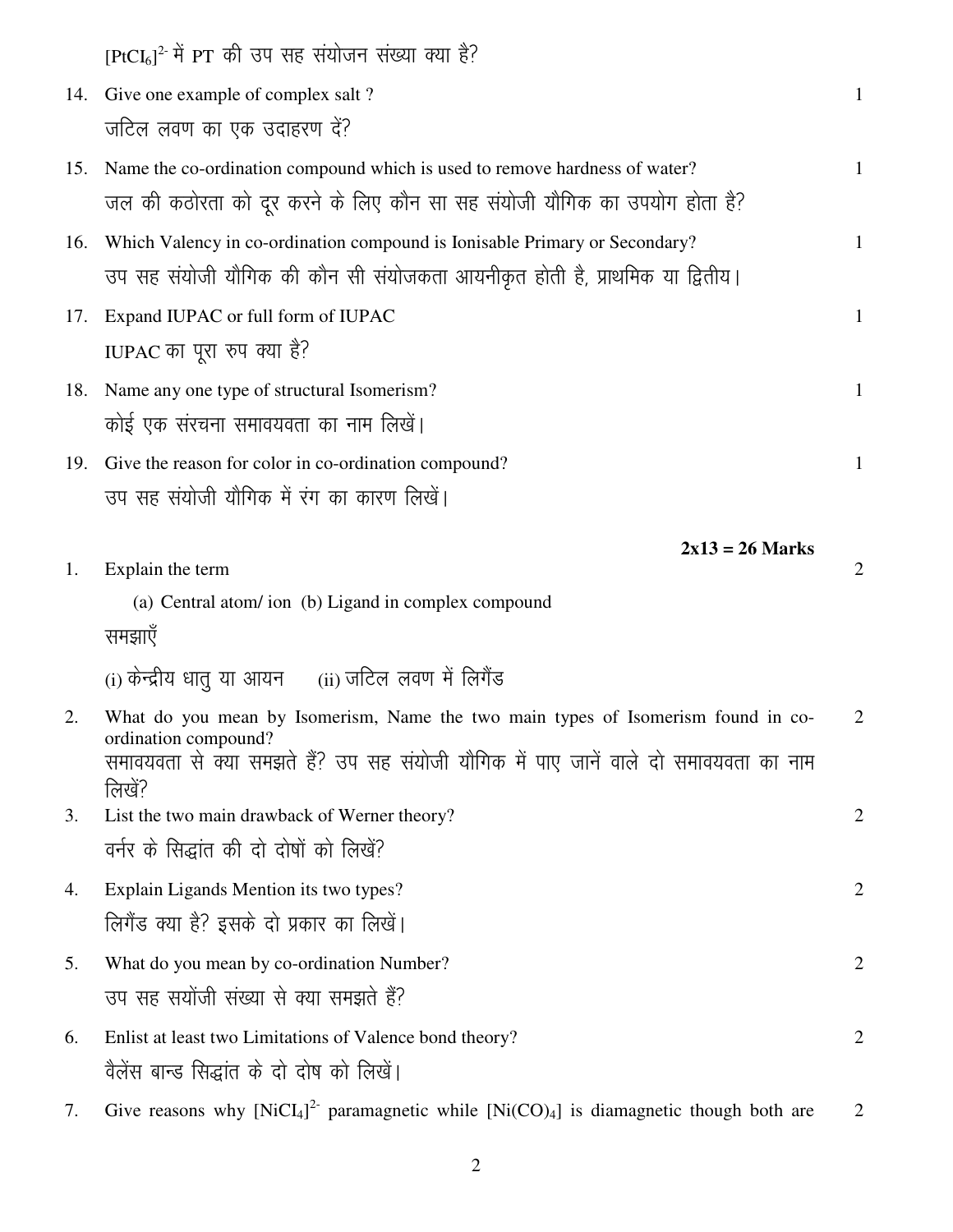|     | tetrahedral?                                                                                                                                                                    |                |
|-----|---------------------------------------------------------------------------------------------------------------------------------------------------------------------------------|----------------|
|     | $[NiCl4]2$ पैरामैग्नेटिक है जबकि $[Ni(CO)4]$ डायमैग्नेटिक है हालांकि दोनों टेट्राहेड्रल है।                                                                                     |                |
| 8.  | What is meant by Chelate effect? Give one example.                                                                                                                              | $\overline{2}$ |
|     | किलेट प्रभाव क्या होता है? एक उदाहरण दें।                                                                                                                                       |                |
| 9.  | Draw the structure of optical Isomers of $[Cr(C_2O_4)_3]^{3-}$                                                                                                                  | $\overline{2}$ |
|     | $[Cr(C_2O_4)_3]^3$ के प्रकाशीय समावयवी की संरचना लिखें।                                                                                                                         |                |
| 10. | What is Crystal field splitting energy?                                                                                                                                         | $\overline{2}$ |
|     | क्रिस्टल फील्ड स्पिलिटिंग उर्जा क्या है?                                                                                                                                        |                |
| 11. | What is spectro chemical series? Name one strong field Ligand and one weak field Ligand<br>स्पेक्ट्रोकेमिकर श्रेणी क्या है? एक प्रबल एवं एक दुर्बल क्षेत्र लिगैंड का नाम लिखें। | $\overline{2}$ |
| 12. | Give two difference between Double Salt and complex Salt?                                                                                                                       | $\overline{2}$ |
|     | द्विक लवण एवं जटिल लवण के दो अंतर को लिखें।                                                                                                                                     |                |
| 13. | Differentiate between Homoleptic and Hetero Leptic Complexes.                                                                                                                   | $\overline{2}$ |
|     | होमोलेपिटक एवं हेटेरोप्टिक जटिल लवण में अंतर बतावें।                                                                                                                            |                |
|     | $3x3 = 09$ Marks                                                                                                                                                                |                |
| 1.  | Give the basis outlines of Crystal field Theory.                                                                                                                                | 3              |
|     | क्रिस्टल क्षेत्र सिद्धांत की मुख्य बातों को लिखें।                                                                                                                              |                |
| 2.  | Write drawback of C.F.T. crystal field theory.                                                                                                                                  | 3              |
|     | Write the IUPAC name of $[Cr(NH3)6]Cl3$                                                                                                                                         |                |
|     | C.F.T. के दोषों को लिखें                                                                                                                                                        |                |
|     | $[Cr(NH3)6]Cl3$ का IUPAC नाम लिखें                                                                                                                                              |                |
| 3.  | Write the IUPAC name of the following compound                                                                                                                                  | 3              |
|     | (a) $K_4[Fe(CN)_6]$<br>(b) $\text{Na}_3[\text{AlF}_6]$<br>(c) $[Fe(H_2O)_6]$ SO <sub>4</sub>                                                                                    |                |
|     | IUPAC का नाम लिखें                                                                                                                                                              |                |
|     | (a) $K_4[Fe(CN)_6]$<br>(b) $\text{Na}_3[\text{AlF}_6]$ (c) $[\text{Fe}(\text{H}_2\text{O})_6]$ $\text{SO}_4$                                                                    |                |
| 1.  | $4x5 = 20$ Marks<br>a. Mention the Important points of Werner's Co-ordination Theory.                                                                                           | $3+1+1$        |
|     | (क) वर्नन के सिद्धांत को लिखें                                                                                                                                                  |                |
| 2.  | a. Write any three Importance of co-ordination compounds.                                                                                                                       | $3 + 2$        |
|     | b. Describe the magnetic properties of complex compound.                                                                                                                        |                |